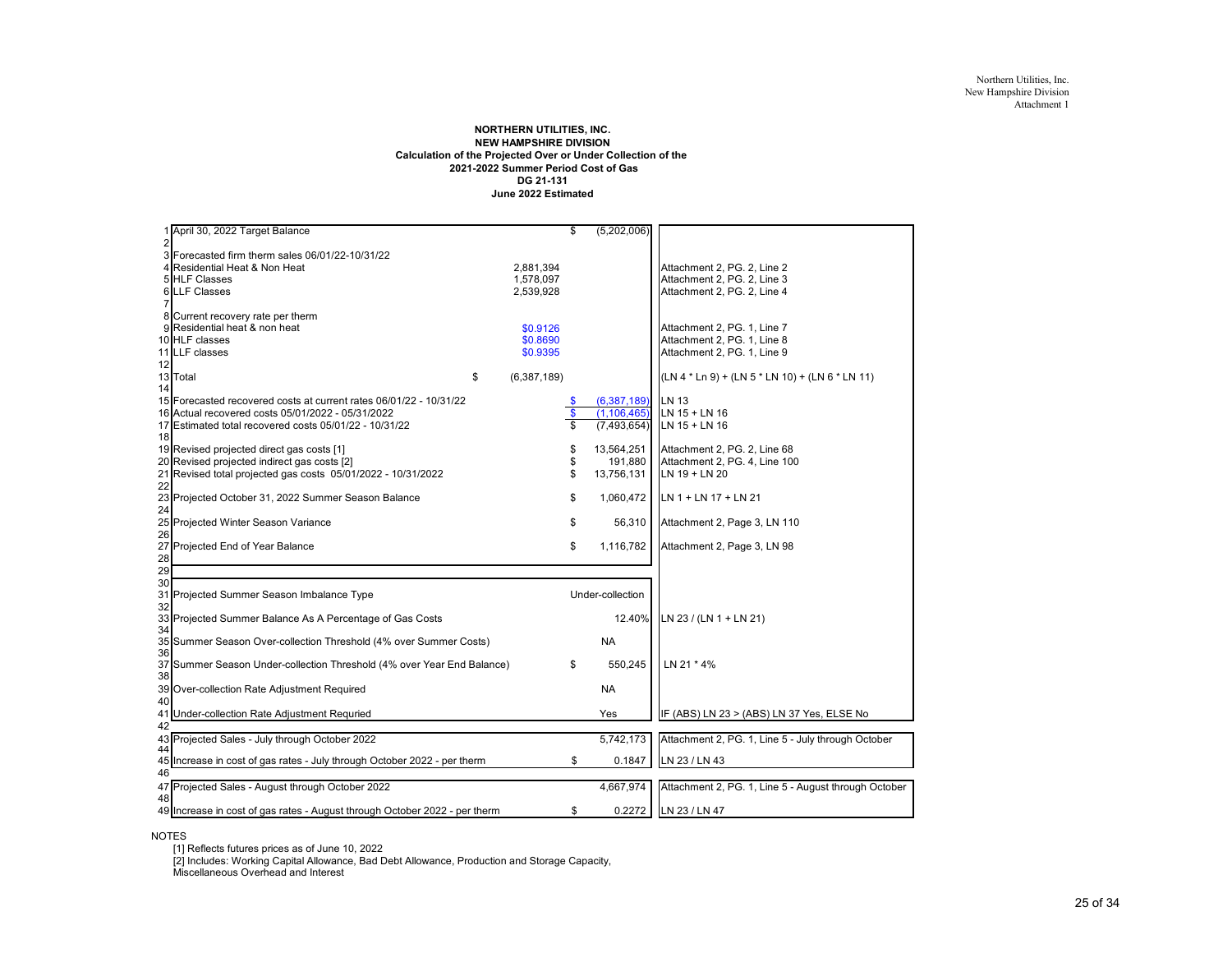#### **Northern Utilities** Page 1 of 4

#### **NEW HAMPSHIRE (Over) / Undercollection Analysis, Balances and Interest Calculation**

|                                                |        | Winter               |                               |                                                    |          |                                   |          |                                   | Summer                |                              |                                      |                                          |               |
|------------------------------------------------|--------|----------------------|-------------------------------|----------------------------------------------------|----------|-----------------------------------|----------|-----------------------------------|-----------------------|------------------------------|--------------------------------------|------------------------------------------|---------------|
| <b>Sales Revenues</b>                          |        | (Actual)             | (Actual)                      | (Actual)                                           | (Actual) | (Actual)                          | (Actual) | (Actual)                          | (Forecast)            | (Forecast)                   | (Forecast)                           | (Forecast)                               | (Forecast)    |
| Volumes                                        | Oct-21 | <b>Nov-21</b>        | Dec-21                        | $Jan-22$                                           | Feb-22   | Mar-22                            | Apr-22   | May-22                            | $Jun-22$              | <b>Jul-22</b>                | Aug-22                               | Sep-22                                   | Oct-22        |
| Residential Heat & Non Heat                    |        |                      |                               |                                                    |          |                                   |          |                                   | 517,185               | 437,049                      | 443,237                              | 491,840                                  | 992,084       |
| Sales HLF Classes                              |        |                      |                               |                                                    |          |                                   |          |                                   | 285,038               | 250,296                      | 254,950                              | 275,778                                  | 512,036       |
| Sales LLF Classes                              |        |                      |                               |                                                    |          |                                   |          |                                   | 455.024               | 386.854                      | 392.235                              | 440.500                                  | 865.314       |
| Total                                          |        |                      |                               |                                                    |          |                                   |          |                                   | 1,257,246             | 1,074,199                    | 1,090,422                            | 1,208,118                                | 2,369,434     |
| Rates                                          |        |                      |                               |                                                    |          |                                   |          |                                   |                       |                              |                                      |                                          |               |
| Residential Heat & Non Heat CGA                |        |                      |                               |                                                    |          |                                   |          |                                   | \$0.9126              | \$0.9126                     | \$0.9126                             | \$0.9126                                 | \$0.9126      |
| Sales HLF Classes CGA                          |        |                      |                               |                                                    |          |                                   |          |                                   | \$0.8690              | \$0.8690                     | \$0.8690                             | \$0.8690                                 | \$0.8690      |
| Sales LLF Classes CGA                          |        |                      |                               |                                                    |          |                                   |          |                                   | \$0.9395              | \$0.9395                     | \$0,9395                             | \$0.9395                                 | \$0.9395      |
| Revenues                                       |        |                      |                               |                                                    |          |                                   |          |                                   |                       |                              |                                      |                                          |               |
| Residential Heat & Non Heat                    |        |                      |                               |                                                    | \$       |                                   | \$       |                                   | $(471,983)$ \$<br>\$  | $(398, 851)$ \$              | $(404, 498)$ \$                      | $(448, 853)$ \$                          | (905, 376)    |
| Sales HLF Classes                              |        |                      |                               |                                                    | -9       |                                   | \$.      |                                   | $(247, 698)$ \$<br>s  | $(217, 507)$ \$              | $(221, 551)$ \$                      | $(239, 651)$ \$                          | (444,960)     |
| Sales LLF Classes                              |        |                      |                               |                                                    |          |                                   |          |                                   | $(427, 495)$ \$<br>S. | $(363, 450)$ \$              | $(368, 505)$ \$                      | $(413, 850)$ \$                          | (812,963)     |
| <b>Total Sales</b>                             |        | \$                   |                               | $(3,825,791)$ \$ $(5,514,058)$ \$ $(7,324,017)$ \$ |          | $(6,736,040)$ \$ $(5,403,945)$ \$ |          | $(3,517,186)$ \$ $(1,106,465)$ \$ | $(1, 147, 175)$ \$    | $(979, 807)$ \$              |                                      | $(994, 555)$ \$ $(1, 102, 354)$<br>l \$  | (2, 163, 298) |
|                                                |        |                      |                               |                                                    |          |                                   |          |                                   |                       |                              |                                      |                                          |               |
|                                                |        |                      |                               |                                                    | Winter   |                                   |          |                                   |                       | Summer                       |                                      |                                          |               |
| <b>Gas Costs and Credits</b>                   |        | (Actual)             | (Actual)                      | (Actual)                                           | (Actual) | (Actual)                          | (Actual) | (Actual)                          | (Forecast)            | (Forecast)                   | (Forecast)                           | (Forecast)                               | (Forecast)    |
|                                                | Oct-21 | <b>Nov-21</b>        | Dec-21                        | Jan-22                                             | Feb-22   | Mar-22                            | Apr-22   | May-22                            | <b>Jun-22</b>         | <b>Jul-22</b>                | Aug-22                               | Sep-22                                   | Oct-22        |
|                                                |        |                      |                               |                                                    |          |                                   |          |                                   |                       |                              |                                      |                                          |               |
| Demand Costs (net of Capacity Assignment)      |        |                      |                               |                                                    |          |                                   |          |                                   |                       |                              |                                      |                                          |               |
| Pipeline                                       |        |                      |                               |                                                    |          |                                   |          |                                   | 455,451<br>\$         | $\mathbf{s}$<br>455,451      | 455,451<br>$\mathbb{S}$              | 455,451<br>$\sqrt{3}$<br>\$              | 455,451       |
| Storage                                        |        |                      |                               |                                                    |          |                                   |          |                                   | 644,421<br>\$         | $644,421$ \$<br>l \$         | 644,421                              | \$<br>644,421<br>$\sqrt{3}$              | 644,421       |
| On-system Peaking                              |        |                      |                               |                                                    |          |                                   |          |                                   | \$<br>$16,975$ \$     | 16,975                       | l \$<br>16,975                       | $\mathbb{S}$<br>16.975<br>\$             | 16,975        |
| Off-System Peaking                             |        |                      |                               |                                                    |          |                                   |          |                                   | $312.646$ \$<br>\$.   | $312,646$ \$                 | 312,646                              | $\mathbb{S}$<br>312,646<br>l s           | 312,646       |
| <b>Total Demand Costs</b>                      |        |                      |                               |                                                    |          |                                   |          |                                   | $1,429,493$ \$<br>s   |                              | 1,429,493 \$ 1,429,493               | $\frac{1}{9}$<br>$1,429,493$ \$          | 1,429,493     |
|                                                |        |                      |                               |                                                    |          |                                   |          |                                   |                       |                              |                                      |                                          |               |
| Asset Management and Capacity Release          |        |                      |                               |                                                    |          |                                   |          |                                   |                       |                              |                                      |                                          |               |
| <b>NUI AMA Revenue</b>                         |        |                      |                               |                                                    |          |                                   |          |                                   | \$<br>$(826, 470)$ \$ | $(826, 470)$ \$              | (826, 470)                           | $(826, 470)$ \$<br>\$                    | (826, 470)    |
| <b>NUI Capacity Release</b>                    |        |                      |                               |                                                    |          |                                   |          |                                   | \$                    | \$                           |                                      |                                          |               |
| NUI AMA Rev & Cap. Release Subtotal            |        |                      |                               |                                                    |          |                                   |          |                                   |                       |                              |                                      |                                          |               |
| NH AMA Revenue                                 |        |                      |                               |                                                    |          |                                   |          |                                   | $(340, 264)$ \$<br>s  | $(340, 264)$ \$              | (340, 264)                           | $(340, 264)$ \$<br>\$                    | (340, 264)    |
| NH Capacity Release                            |        |                      |                               |                                                    |          |                                   |          |                                   |                       |                              |                                      |                                          |               |
| NH Total Asset Management and Capacity Release |        |                      |                               |                                                    |          |                                   |          |                                   | $(340, 264)$ \$<br>S  | $(340, 264)$ \$              | $(340, 264)$ \$                      | $(340, 264)$ \$                          | (340, 264)    |
|                                                |        |                      |                               |                                                    |          |                                   |          |                                   |                       |                              |                                      |                                          |               |
|                                                |        |                      |                               |                                                    |          |                                   |          |                                   |                       |                              |                                      |                                          |               |
| Outage Replacement                             |        |                      |                               |                                                    |          |                                   |          |                                   | \$<br>328             | 328<br>l S                   | 328<br>\$                            | 328<br>\$.<br>l \$                       | 328           |
|                                                |        |                      |                               |                                                    |          |                                   |          |                                   |                       |                              |                                      |                                          |               |
| Re-entry Rate & Conversion Rate Revenue        |        |                      |                               |                                                    |          |                                   |          |                                   | \$<br>$\sim$          | $\mathbf{\hat{S}}$<br>$\sim$ | $\mathbf{\hat{z}}$<br>$\overline{a}$ | $\mathbf{\hat{z}}$<br>$\overline{a}$     | $\sim$        |
| Off-system sales                               |        |                      |                               |                                                    |          |                                   |          |                                   |                       |                              |                                      |                                          |               |
| <b>Net Demand Costs</b>                        |        | \$<br>1,288,367 \$   | $1,269,577$ \$                | $1,298,726$ \$                                     |          | 1,325,570 \$ 1,255,207 \$         |          | 757,863 \$ 1,066,612 \$           | $1,089,556$ \$        |                              |                                      | 1,089,556 \$ 1,089,556 \$ 1,089,556 \$   | 1,089,556     |
|                                                |        |                      |                               |                                                    |          |                                   |          |                                   |                       |                              |                                      |                                          |               |
| <b>NUI Commodity Costs</b>                     |        |                      |                               |                                                    |          |                                   |          |                                   |                       |                              |                                      |                                          |               |
| <b>NUI Total Pipeline Volumes</b>              |        |                      |                               |                                                    |          |                                   |          |                                   | 427,539               | 395,807                      | 401,078                              | 426,093                                  | 718,859       |
| Pipeline Costs Modeled in Sendout™             |        |                      |                               |                                                    |          |                                   |          |                                   | 1,475,856<br>s        | $1,373,084$ \$<br>l \$       | 1,382,979                            | 1,410,783<br>$\mathfrak s$<br>l \$       | 2,512,274     |
| NYMEX Price Used for Forecast                  |        |                      |                               |                                                    |          |                                   |          |                                   | S<br>$3.8390$ \$      | $3.8710$ \$                  | 3.8790                               | 3.8630<br>\$<br><b>S</b>                 | 3.8900        |
| NYMEX Price Used for Update                    |        |                      |                               |                                                    |          |                                   |          |                                   | \$<br>8.9080          | 8.8500<br>l s                | l \$<br>8.8670                       | \$<br>8.8470<br>l \$                     | 8.8450        |
| Increase/(Decrease) NYMEX Price                |        |                      |                               |                                                    |          |                                   |          |                                   | \$<br>5.07            | 4.98<br>l s                  | $\mathbf{s}$<br>4.99                 | 4.98<br>$\mathbf{\hat{z}}$<br>l \$       | 4.96          |
| Percentage of purchases tied to NYMEX          |        |                      |                               |                                                    |          |                                   |          |                                   | 100.00%               | 100.00%                      | 100.00%                              | 100.00%                                  | 100.00%       |
|                                                |        |                      |                               |                                                    |          |                                   |          |                                   |                       |                              |                                      |                                          |               |
| Increase/(Decrease) in Pipeline Costs          |        |                      |                               |                                                    |          |                                   |          |                                   | S<br>$2,167,195$ \$   | 1,970,723                    | 2,000,577<br>\$                      | \$<br>2.123.648<br><b>S</b>              | 3.561.946     |
| <b>Total Updated Pipeline Costs</b>            |        |                      |                               |                                                    |          |                                   |          |                                   | $3,643,052$ \$<br>S.  | 3,343,807                    | \$<br>3,383,556                      | \$<br>3,534,430<br>l \$                  | 6,074,220     |
| New Hampshire Allocated Percentage             |        |                      |                               |                                                    |          |                                   |          |                                   | 29.65%                | 27.35%                       | 27.40%                               | 28.59%                                   | 33.29%        |
| NH Updated Pipeline Costs                      |        |                      |                               |                                                    |          |                                   |          |                                   | $1,080,308$ \$<br>\$  | $914,679$ \$                 |                                      | $927,241$ \$ 1,010,545 \$                | 2,022,237     |
|                                                |        |                      |                               |                                                    |          |                                   |          |                                   |                       |                              |                                      |                                          |               |
| <b>NH Peaking Volumes</b>                      |        |                      |                               |                                                    |          |                                   |          |                                   | 1.800                 | 1.860                        | 1.860                                | 1.800                                    | 1,860         |
| NH Peaking Costs Modeled in Sendout            |        |                      |                               |                                                    |          |                                   |          |                                   | \$<br>$11,094$ \$     | 11,464                       | l \$<br>11,464                       | $\mathbf{s}$<br>13,455<br>$\mathbf{s}$   | 14,402        |
| Percentage of purchases tied to NYMEX          |        |                      |                               |                                                    |          |                                   |          |                                   | 3.18%                 | 3.18%                        | 3.18%                                | 3.18%                                    | 3.18%         |
| Change in NYMEX Price                          |        |                      |                               |                                                    |          |                                   |          |                                   | \$<br>5.07            | l s<br>4.98                  | 4.99<br>s.                           | 4.98<br>$\mathbf{s}$<br>\$               | 4.96          |
| Increase/(Decrease) in Pieaking Costs          |        |                      |                               |                                                    |          |                                   |          |                                   | \$<br>291             | $\sqrt{3}$<br>295            | \$<br>295                            | \$<br>286<br>\$                          | 293           |
| <b>Total Update Peaking Costs</b>              |        |                      |                               |                                                    |          |                                   |          |                                   | s<br>11,384           | l \$<br>11,758               | 11,759<br>\$                         | $\sqrt{2}$<br>13,741<br><b>S</b>         | 14,695        |
| New Hampshire Allocated Percentage             |        |                      |                               |                                                    |          |                                   |          |                                   | 29.65%                | 27.35%                       | 27.40%                               | 28.59%                                   | 33.29%        |
|                                                |        |                      |                               |                                                    |          |                                   |          |                                   |                       |                              |                                      |                                          |               |
| NH Updated Peaking Costs                       |        |                      |                               |                                                    |          |                                   |          |                                   | \$<br>$3,376$ \$      | $3,216$ \$                   | 3,222                                | 3,929<br>l \$                            | 4,892         |
|                                                |        |                      |                               |                                                    |          |                                   |          |                                   |                       |                              |                                      |                                          |               |
| <b>NH Commodity Costs</b>                      |        |                      |                               |                                                    |          |                                   |          |                                   |                       |                              |                                      |                                          |               |
| Pipeline                                       |        |                      |                               |                                                    |          |                                   |          |                                   | 1,080,308<br>s        | 914,679<br>$\sqrt{3}$        | 927,241<br>$\sqrt{3}$                | \$1,010,545<br>  \$                      | 2,022,237     |
| Storage                                        |        |                      |                               |                                                    |          |                                   |          |                                   | s                     | \$                           |                                      |                                          |               |
| Peaking                                        |        |                      |                               |                                                    |          |                                   |          |                                   | 3.376                 | l s<br>3.216                 | 3,222<br>\$.                         | 3.929<br>\$<br>\$.                       | 4.892         |
| <b>Total Commodity Costs</b>                   |        | \$.                  | $1,688,692$ \$ $3,522,039$ \$ | $5,641,895$ \$                                     |          | $4,036,029$ \$ 2,592,281 \$       |          | $1,320,941$ \$ $1,076,211$ \$     | $1.083.684$ \ \$      | 917,896 \$                   | $930,464$ \$                         | $1,014,474$ \$                           | 2,027,130     |
| <b>Inventory Finance Charge</b>                |        |                      |                               |                                                    |          |                                   |          |                                   | s.                    | 1\$                          | \$                                   | -\$<br>- \$                              |               |
|                                                |        |                      |                               |                                                    |          |                                   |          |                                   |                       |                              |                                      |                                          |               |
| <b>Total Anticipated Direct Cost of Gas</b>    |        | $2.977.059$ \$<br>S. | $4.791.616$ \$                | $6.940.621$ \ \$                                   |          | $5,361,599$ \$ 3,847,488 \$       |          | $2,078,805$ \$ 2,142,823 \$       | $2,173,240$ \$        |                              |                                      | $2,007,452$ \$ 2,020,020 \$ 2,104,030 \$ | 3.116.686     |
|                                                |        |                      |                               |                                                    |          |                                   |          |                                   |                       |                              |                                      |                                          |               |

Northern Utilities, Inc. New Hampshire Division Attachment 2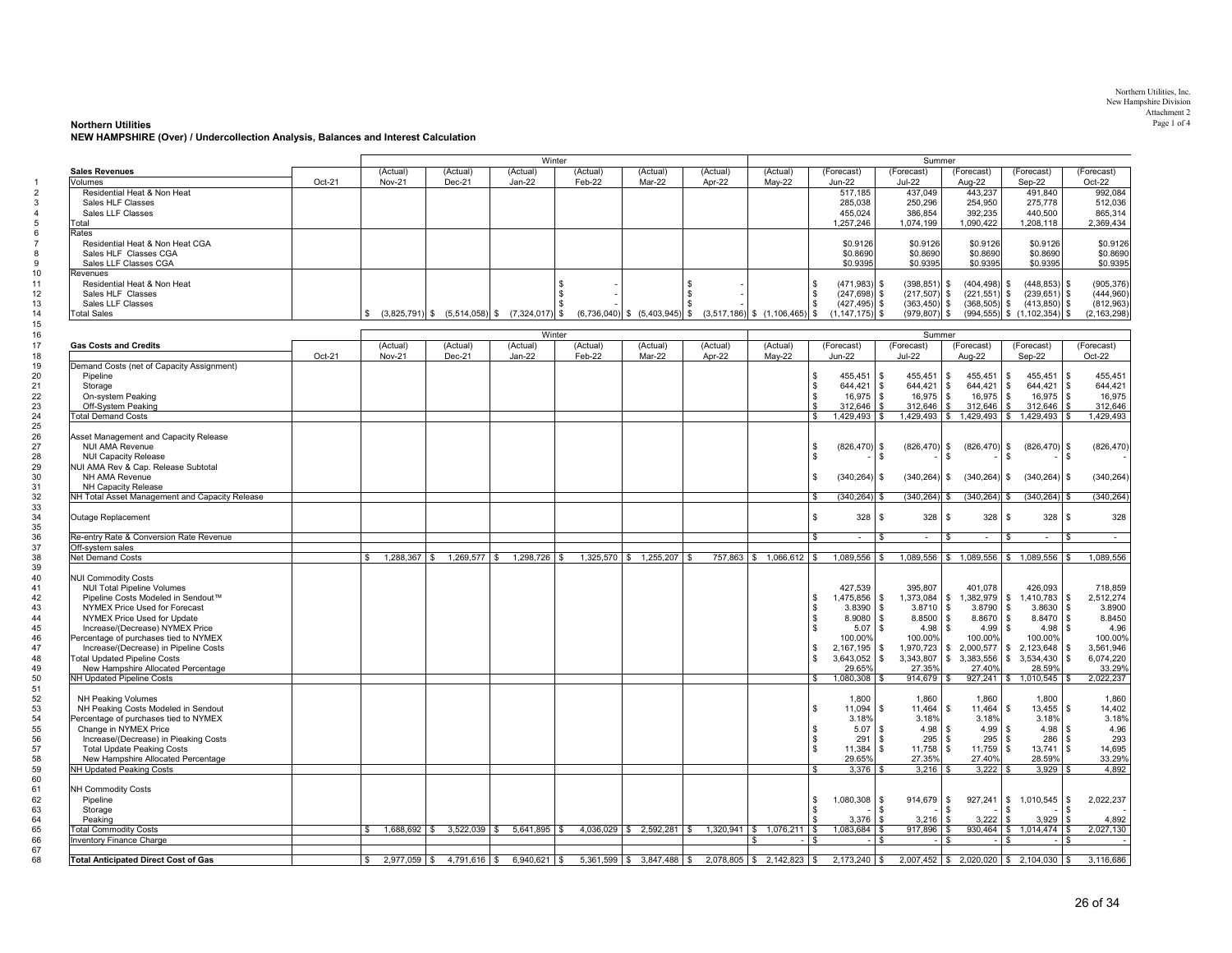# Northern Utilities, Inc. New Hampshire Division Attachment 2

#### **Northern Utilities** Page 2 of 4 **NEW HAMPSHIRE (Over) / Undercollection Anal**

| <b>Sales Revenues</b>                                                 |    |                |                                                      | Prior  |    |                 |
|-----------------------------------------------------------------------|----|----------------|------------------------------------------------------|--------|----|-----------------|
| Volumes                                                               |    | Winter         | Summer                                               | Period |    | Total           |
| Residential Heat & Non Heat<br>Sales HLF Classes                      |    |                |                                                      |        |    |                 |
|                                                                       |    |                |                                                      |        |    |                 |
| Sales LLF Classes<br>Total                                            |    |                |                                                      |        |    |                 |
| Rates                                                                 |    |                |                                                      |        |    |                 |
| Residential Heat & Non Heat CGA                                       |    |                |                                                      |        |    |                 |
| Sales HLF Classes CGA                                                 |    |                |                                                      |        |    |                 |
| Sales LLF Classes CGA                                                 |    |                |                                                      |        |    |                 |
| Revenues                                                              |    |                |                                                      |        |    |                 |
| Residential Heat & Non Heat                                           |    |                |                                                      |        |    |                 |
| Sales HLF Classes                                                     |    |                |                                                      |        |    |                 |
| Sales LLF Classes                                                     |    |                |                                                      |        |    |                 |
| <b>Total Sales</b>                                                    |    |                | $\frac{1}{2}$ (32,321,037) $\frac{1}{2}$ (7,493,654) |        |    | \$ (39,814,690) |
|                                                                       |    |                |                                                      |        |    |                 |
| <b>Gas Costs and Credits</b>                                          |    |                |                                                      |        |    |                 |
| Demand Costs (net of Capacity Assignment)                             |    |                |                                                      |        |    | Total           |
| Pipeline                                                              |    |                |                                                      |        |    |                 |
| Storage                                                               |    |                |                                                      |        |    |                 |
| On-system Peaking                                                     |    |                |                                                      |        |    |                 |
| Off-System Peaking                                                    |    |                |                                                      |        |    |                 |
| <b>Total Demand Costs</b>                                             |    |                |                                                      |        |    |                 |
|                                                                       |    |                |                                                      |        |    |                 |
| Asset Management and Capacity Release                                 |    |                |                                                      |        |    |                 |
| <b>NUI AMA Revenue</b>                                                |    |                |                                                      |        |    |                 |
| <b>NUI Capacity Release</b>                                           |    |                |                                                      |        |    |                 |
| NUI AMA Rev & Cap. Release Subtotal                                   |    |                |                                                      |        |    |                 |
| NH AMA Revenue                                                        |    |                |                                                      |        |    |                 |
| NH Capacity Release<br>NH Total Asset Management and Capacity Release |    |                |                                                      |        |    |                 |
|                                                                       |    |                |                                                      |        |    |                 |
| Outage Replacement                                                    |    |                |                                                      |        |    |                 |
| Re-entry Rate & Conversion Rate Revenue                               |    |                |                                                      |        | \$ |                 |
| Off-system sales                                                      |    |                |                                                      |        |    |                 |
| Net Demand Costs                                                      | \$ |                | 7,195,310 \$ 6,514,394                               |        | \$ | 13,709,705      |
|                                                                       |    |                |                                                      |        |    |                 |
| <b>NUI Commodity Costs</b>                                            |    |                |                                                      |        |    |                 |
| <b>NUI Total Pipeline Volumes</b>                                     |    |                |                                                      |        |    |                 |
| Pipeline Costs Modeled in Sendout™<br>NYMEX Price Used for Forecast   |    |                |                                                      |        |    |                 |
| NYMEX Price Used for Update                                           |    |                |                                                      |        |    |                 |
| Increase/(Decrease) NYMEX Price                                       |    |                |                                                      |        |    |                 |
| Percentage of purchases tied to NYMEX                                 |    |                |                                                      |        |    |                 |
| Increase/(Decrease) in Pipeline Costs                                 |    |                |                                                      |        |    |                 |
| <b>Total Updated Pipeline Costs</b>                                   |    |                |                                                      |        |    |                 |
| New Hampshire Allocated Percentage                                    |    |                |                                                      |        |    |                 |
| NH Updated Pipeline Costs                                             |    |                |                                                      |        |    |                 |
|                                                                       |    |                |                                                      |        |    |                 |
| <b>NH Peaking Volumes</b><br>NH Peaking Costs Modeled in Sendout      |    |                |                                                      |        |    |                 |
| Percentage of purchases tied to NYMEX                                 |    |                |                                                      |        |    |                 |
| Change in NYMEX Price                                                 |    |                |                                                      |        |    |                 |
| Increase/(Decrease) in Pieaking Costs                                 |    |                |                                                      |        |    |                 |
| <b>Total Update Peaking Costs</b>                                     |    |                |                                                      |        |    |                 |
| New Hampshire Allocated Percentage                                    |    |                |                                                      |        |    |                 |
| NH Updated Peaking Costs                                              |    |                |                                                      |        |    |                 |
|                                                                       |    |                |                                                      |        |    |                 |
| <b>NH Commodity Costs</b><br>Pipeline                                 |    |                |                                                      |        |    |                 |
| Storage                                                               |    |                |                                                      |        |    |                 |
| Peaking                                                               |    |                |                                                      |        |    |                 |
| <b>Total Commodity Costs</b>                                          | \$ | 18.801.877     | 7.049.857<br>\$                                      |        | \$ | 25,851,734      |
| Inventory Finance Charge                                              | \$ | $\overline{a}$ | \$                                                   |        | \$ |                 |
| <b>Total Anticipated Direct Cost of Gas</b>                           | s  |                | 25,997,187 \$ 13,564,251                             |        | s  | 39,561,438      |
|                                                                       |    |                |                                                      |        |    |                 |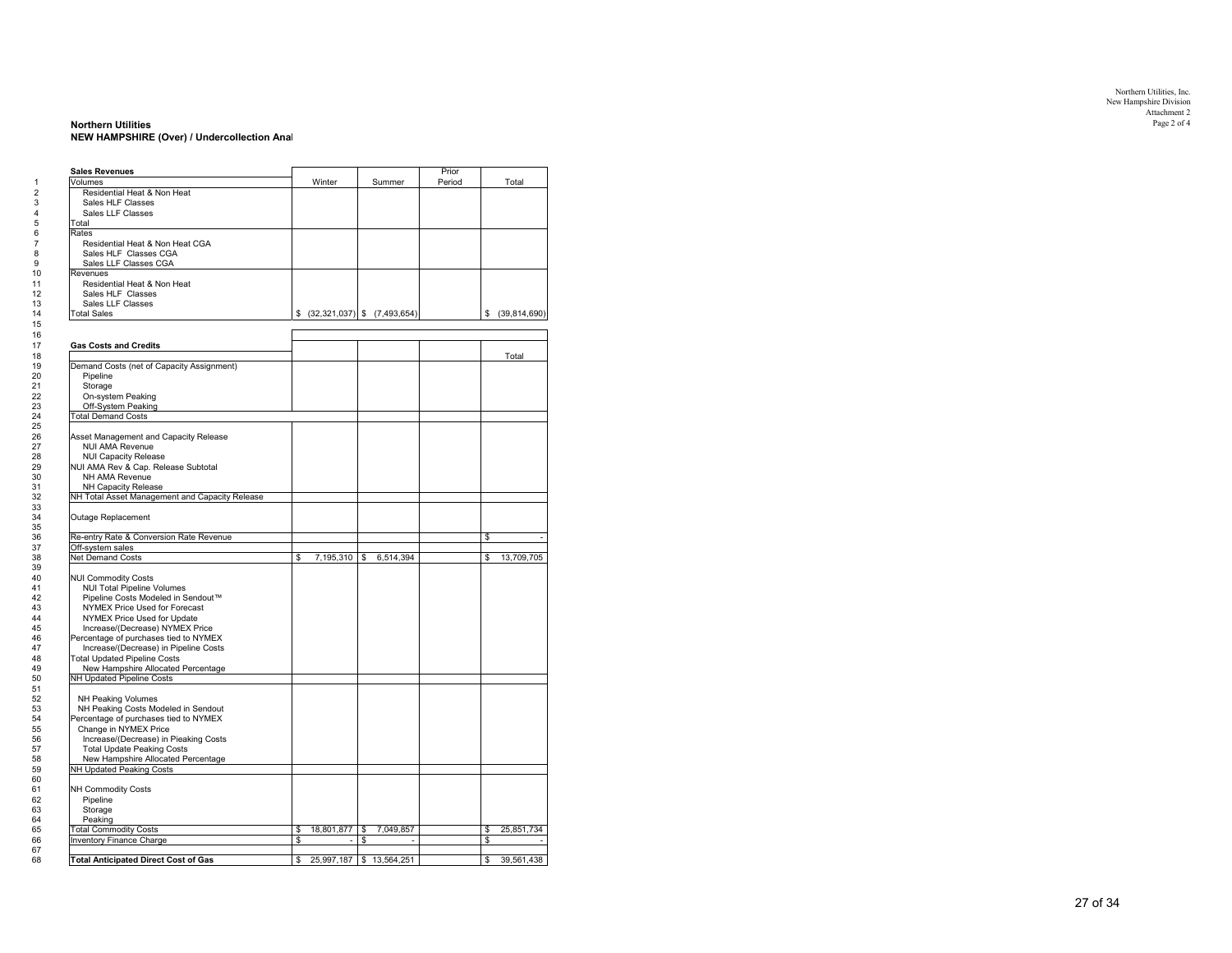Northern Utilities, Inc. New Hampshire Division Attachment 2Page 3 of 4

| 69  |                                                                        |              |               |              |                     |                                 |     | Winter                       |      |                 |    |                                   | Summer                                |     |                |              |                    |                |                                   |          |                                   |              |                                          |            |
|-----|------------------------------------------------------------------------|--------------|---------------|--------------|---------------------|---------------------------------|-----|------------------------------|------|-----------------|----|-----------------------------------|---------------------------------------|-----|----------------|--------------|--------------------|----------------|-----------------------------------|----------|-----------------------------------|--------------|------------------------------------------|------------|
| 70  |                                                                        |              |               |              | (Actual)            | (Actual)                        |     | (Actual)                     |      | (Actual)        |    | (Actual)                          | (Actual)                              |     | (Actual)       |              | (Forecast)         |                | (Forecast)                        |          | (Forecast)                        |              | (Forecast)                               | (Forecast) |
| 71  |                                                                        |              | $Oct-21$      |              | <b>Nov-21</b>       | $Dec-21$                        |     | $Jan-22$                     |      | Feb-22          |    | $Mar-22$                          | Apr-22                                |     | <b>May-22</b>  |              | $Jun-22$           |                | $Jul-22$                          |          | Aug-22                            |              | Sep-22                                   | Oct-22     |
| 72  | <b>Working Capital</b>                                                 |              |               |              |                     |                                 |     |                              |      |                 |    |                                   |                                       |     |                |              |                    |                |                                   |          |                                   |              |                                          |            |
| 73  | Total Anticipated Direct Cost of Gas                                   |              |               | $\mathbf{f}$ | 3,133,678<br>1 S    | 4,948,234                       | \$. | 7,097,240                    |      | 5,518,217       | S. | 4,004,107<br>$\mathbf{s}$         | 2,235,423                             | \$. | 2,162,297      | $\mathbf{s}$ | 2,192,715          | $\mathfrak{L}$ | 2,026,927                         | <b>S</b> | 2,039,495                         | <b>S</b>     | 2,123,505                                | 3,136,161  |
| 74  | Working Capital Percentage                                             |              |               |              | 0.0892%             | 0.09%                           |     | 0.09%                        |      | 0.09%           |    | 0.09%                             | 0.09%                                 |     | 0.09%          |              | 0.09%              |                | 0.09%                             |          | 0.09%                             |              | 0.09%                                    | 0.09%      |
| 75  | <b>Working Capital Allowance</b>                                       |              |               |              | $2.795$ \ \$        | $4.414$ \$                      |     | $6.331$ \ \$                 |      | $4.922$ \$      |    |                                   | 1.994                                 | \$  | $1.929$ \$     |              | 1.956              | l \$           |                                   |          | $1.819$ \ \$                      |              | $1.894$ \ \$                             | 2,797      |
| 76  | Beginning Period Working Capital Balance                               |              |               |              | $(1,398)$ \$        | $1,398$ \$                      |     | $5,821$ \$                   |      | $12.176$ \$     |    | $17,138$ \$                       | 20,761                                | \$  | $22,814$ \$    |              | $24,807$ \$        |                | $26,833$ \$                       |          | $28,716$ \$                       |              | $30,616$ \$                              | 32,595     |
| 77  | End of Period Working Capital Allowance                                |              |               | $\mathbf{F}$ | $1,398$ \$          | $5,812$ \$                      |     | $12,152$ \$                  |      | $17,099$ \$     |    | $20,710$ \$                       | 22,755                                | \$  | $24,743$ \$    |              | $26,763$ \$        |                | $28,641$ \$                       |          | $30,535$ \$                       |              | $32,510$ \$                              | 35,393     |
| 78  | Interest                                                               |              |               | $\mathbf{f}$ | $0$   $\frac{2}{3}$ | 10 <sup>1</sup>                 | l s | 24                           | - \$ | $40$ $\sqrt{S}$ |    | 51S                               | 59                                    | \$  | 64 \$          |              | 70 \$              |                | $75$ \ $$$                        |          | 80                                | l s          | $85$ $\sqrt{S}$                          | 92         |
| 79  | End of period with Interest                                            |              | $(1.398)$ \$  |              | 1.398               | 5.821                           |     | $12.176$ \ \$                |      |                 |    | $20.761$ \ \$                     | 22.814                                | £.  | $24.807$ \$    |              | 26.833             |                | $28.716$ \ \$                     |          | $30.616$ \ \$                     |              | $32.595$ \$                              | 35,485     |
| 80  | <b>Bad Debt</b>                                                        |              |               |              |                     |                                 |     |                              |      |                 |    |                                   |                                       |     |                |              |                    |                |                                   |          |                                   |              |                                          |            |
| 81  | <b>Projected Bad Debt</b>                                              |              |               | l s          | $8,836$ \$          | 14,798 \$                       |     | $(10, 232)$ \$               |      | $4,559$ \$      |    | $10,087$ \$                       | $7,592$ \$                            |     | $3,982$ \$     |              | $15,185$ \$        |                | $22,777$ \$                       |          | $15,185$ \$                       |              | $22.777$ \$                              | 15,185     |
| 82  | Beginning Period Bad Debt Balance                                      |              |               | l \$         | $(44, 260)$ \$      | $(35,532)$ \$                   |     | $(20, 810)$ \$               |      | $(31, 113)$ \$  |    | $(26, 632)$ \$                    | $(16,604)$ \$                         |     | $(9,046)$ \$   |              | $(5,083)$ \$       |                | $10,109$ \$                       |          | $32,944$ \$                       |              | $48,239$ \$                              | 71,178     |
| 83  | End of Period Bad Debt Balance                                         |              |               | $\mathbf{s}$ | $(35, 424)$ \$      | $(20, 734)$ \$                  |     | $(31.042)$ \$                |      | $(26, 554)$ \$  |    | $(16, 545)$ \$                    | $(9.011)$ \$                          |     | $(5.064)$ \$   |              | $10,102$ \$        |                | $32,886$ \$                       |          | 48,129 \$                         |              | $71,017$ \$                              | 86,363     |
| 84  | Interest                                                               |              |               | <b>S</b>     | $(108)$ \$          | $(76)$ \$                       |     | $(70)$ \$                    |      | $(78)$ \$       |    | $(58)$ \$                         | $(35)$ \$                             |     | $(19)$ \$      |              | 7 \ \$             |                | $58$ \ $$$                        |          | $110$ $\sqrt{5}$                  |              | $161$ $\sqrt{5}$                         | 213        |
| 85  | End of Period Bad Debt Balance with Interest                           | \$           | $(44,260)$ \$ |              | $(35,532)$ \$       | $(20, 810)$ \$                  |     | $(31, 113)$ \$               |      | $(26, 632)$ \$  |    | $(16,604)$ \$                     | $(9,046)$ \$                          |     | $(5,083)$ \$   |              | 10,109             | l \$           | 32,944                            | l \$     | 48,239                            | l \$         | $71,178$ \$                              | 86,576     |
| 86  | Local Production and Storage Capacity                                  |              |               |              | $79,351$ \$         | $79,351$ \$                     |     | $79,351$ \$                  |      | $79,351$ \$     |    | $79,351$ \$                       | $79.351$ \ \$                         |     |                | $\mathbf{s}$ |                    | $\mathcal{F}$  |                                   | 1 s      |                                   | $\mathbf{S}$ | - S                                      |            |
| 87  |                                                                        |              |               | l \$         | l s                 |                                 |     |                              |      |                 |    |                                   |                                       |     |                |              |                    |                |                                   |          |                                   |              |                                          |            |
| 88  | Miscellaneous Overhead                                                 |              |               | $\mathbf{r}$ | 77.268 \$           | 77.268 \$                       |     | 77.268                       |      | 77.268 \$       |    | 77.268 \$                         | $77.268$ \$                           |     | $19.475$ \$    |              |                    |                | $19.475$ \$                       |          | $19.475$ \$                       |              |                                          | 19.475     |
| 89  |                                                                        |              |               |              |                     |                                 |     |                              |      |                 |    |                                   |                                       |     |                |              |                    |                |                                   |          |                                   |              |                                          |            |
| 90  | Gas Cost Other than Bad Debt and Working Capital Over/Under Collection |              |               |              |                     |                                 |     |                              |      |                 |    |                                   |                                       |     |                |              |                    |                |                                   |          |                                   |              |                                          |            |
| 91  | Beginning Balance Over/Under Collection                                | \$.          | 255,642 \$    |              | $255,642$ \$        | $(436, 716)$ \$                 |     | $(1.004.488)$ \$             |      |                 |    | $(1,234,293)$ \$ $(2,457,107)$ \$ | $(3,865,496)$ \$ $(5,159,464)$ \$     |     |                |              | $(4, 116, 175)$ \$ |                | $(3,080,367)$ \$ $(2,040,172)$ \$ |          |                                   |              | $(999.342)$ \$                           | 20,485     |
| 92  | Net Costs - Revenues                                                   |              |               | <b>S</b>     | $(692, 113)$ \$     | $(565, 823)$ \$                 |     | $(226, 777)$ \$              |      |                 |    | $(1,217,823)$ \$ $(1,399,839)$ \$ | $(1,281,763)$ \$ 1,055,833 \$         |     |                |              | $1,045,540$ \$     |                |                                   |          | $1,047,120$ \$ $1,044,941$ \$     |              | $1,021,151$ \$                           | 972,863    |
| 93  | Ending Balance before Interest                                         |              |               | <b>S</b>     | $(436, 471)$ \$     | $(1,002,539)$ \$                |     | $(1,231,265)$ \$             |      |                 |    | $(2,452,115)$ \$ $(3,856,946)$ \$ | $(5, 147, 259)$ \$ $(4, 103, 631)$ \$ |     |                |              | $(3,070,635)$ \$   |                | $(2,033,248)$ \$                  |          | $(995, 232)$ \$                   |              | $21.809$ \$                              | 993,348    |
| 94  | Average Balance                                                        |              |               | $\mathbf{F}$ | $(90, 414)$ \$      | $(719, 627)$ \$                 |     | $(1.117.876)$ \$             |      |                 |    | $(1,843,204)$ \$ $(3,157,027)$ \$ | $(4,506,378)$ \$ $(4,631,547)$ \$     |     |                |              | $(3,593,405)$ \$   |                |                                   |          | $(2,556,807)$ \$ $(1,517,702)$ \$ |              | $(488, 767)$ \$                          | 506,917    |
| 95  | Interest Rate                                                          |              |               |              | 3.25%               | 3.25%                           |     | 3.25%                        |      | 3.25%           |    | 3.25%                             | 3.25%                                 |     | 3.25%          |              | 3.25%              |                | 3.25%                             |          | 3.25%                             |              | 3.25%                                    | 3.25%      |
| 96  | <b>Interest Expense</b>                                                |              |               | . <b>\$</b>  | $(245)$ \$          | $(1.949)$ \$                    |     | $(3,028)$ \$                 |      | $(4,992)$ \$    |    | $(8,550)$ \$                      | $(12, 205)$ \$                        |     | $(12,544)$ \$  |              | $(9,732)$ \$       |                | $(6,925)$ \$                      |          | $(4, 110)$ \$                     |              | $(1,324)$ \$                             | 1,373      |
| 97  | Ending Balance Incl Interest Expense                                   | \$.          | $255.642$ \$  |              | $(436.716)$ \$      | $(1.004.488)$ \$                |     | (1.234.293)                  |      |                 |    | $(2.457.107)$ \$ $(3.865.496)$ \$ | $(5, 159, 464)$ \$ $(4, 116, 175)$ \$ |     |                |              | $(3.080.367)$ \$   |                | $(2.040.172)$ \$                  |          | $(999.342)$ \$                    |              | $20.485$ \ \$                            | 994.721    |
| 98  | <b>Total Over/Under Collection Ending Balance</b>                      | \$           | 209,985 \$    |              |                     | $(470,850)$ \$ $(1,019,477)$ \$ |     | $(1,253,229)$ \$             |      |                 |    | $(2,466,601)$ \$ $(3,861,339)$ \$ | $(5, 145, 696)$ \$ $(4, 096, 451)$ \$ |     |                |              | $(3,043,425)$ \$   |                | $(1,978,512)$ \$                  |          | $(920, 487)$ \$                   |              | $124,258$ \$                             | 1,116,782  |
| 99  |                                                                        |              |               |              |                     |                                 |     |                              |      |                 |    |                                   |                                       |     |                |              |                    |                |                                   |          |                                   |              |                                          |            |
| 100 | <b>Total Indirect Cost of Gas</b>                                      | \$.          | $209,985$ \$  |              | 167,897 \$          | 173,815 \$                      |     | 149,644 \$                   |      | 161,069 \$      |    | $161,720$ \$                      | $154,025$ \$                          |     | $12,887$ \$    |              | $26,960$ \$        |                | $37,269$ \$                       |          | 32,559                            | l \$         | $43,070$ \$                              | 39,136     |
| 101 |                                                                        |              |               |              |                     |                                 |     |                              |      |                 |    |                                   |                                       |     |                |              |                    |                |                                   |          |                                   |              |                                          |            |
| 102 | <b>Total Cost of Gas</b>                                               | $\mathbf{s}$ | 209,985       | l s          | $3.144.957$ \$      | 4,965,430 \$                    |     | $7,090,265$ \$               |      | $5,522,668$ \$  |    | $4,009,208$ \$                    | 2,232,829 \$ 2,155,710 \$             |     |                |              | $2,200,200$ \$     |                |                                   |          |                                   |              | $2,044,721$ \$ 2,052,579 \$ 2,147,100 \$ | 3,155,821  |
| 103 |                                                                        |              |               |              |                     |                                 |     |                              |      |                 |    |                                   |                                       |     |                |              |                    |                |                                   |          |                                   |              |                                          |            |
| 104 | <b>Total Interest</b>                                                  | \$           |               | $-$ \$       | $(353)$ \$          | $(2,015)$ \$                    |     | $(3,073)$ \$                 |      | $(5,030)$ \$    |    | $(8,557)$ \$                      | $(12, 181)$ \$                        |     | $(12, 498)$ \$ |              | $(9,656)$ \$       |                | $(6,791)$ \$                      |          | $(3,920)$ \$                      |              | $(1,077)$ \$                             | 1,678      |
| 105 |                                                                        |              |               |              |                     |                                 |     |                              |      |                 |    |                                   |                                       |     |                |              |                    |                |                                   |          |                                   |              |                                          |            |
| 106 |                                                                        |              |               |              |                     |                                 |     |                              |      |                 |    |                                   |                                       |     |                |              |                    |                |                                   |          |                                   |              |                                          |            |
| 107 |                                                                        |              |               |              |                     |                                 |     | April 30th Target Balance    |      |                 |    | \$.                               | (5,202,006)                           |     |                |              |                    |                |                                   |          |                                   |              |                                          |            |
| 108 |                                                                        |              |               |              |                     |                                 |     | April 30th Projected Balance |      |                 |    | \$.                               | (5, 145, 696)                         |     |                |              |                    |                |                                   |          |                                   |              |                                          |            |
| 109 |                                                                        |              |               |              |                     |                                 |     |                              |      |                 |    |                                   |                                       |     |                |              |                    |                |                                   |          |                                   |              |                                          |            |
| 110 |                                                                        |              |               |              |                     |                                 |     | Variance                     |      |                 |    |                                   | 56.310                                |     |                |              |                    |                |                                   |          |                                   |              |                                          |            |

**Northern Utilities NEW HAMPSHIRE (Over) / Undercollection Analysis, Balances and Interest Calculation**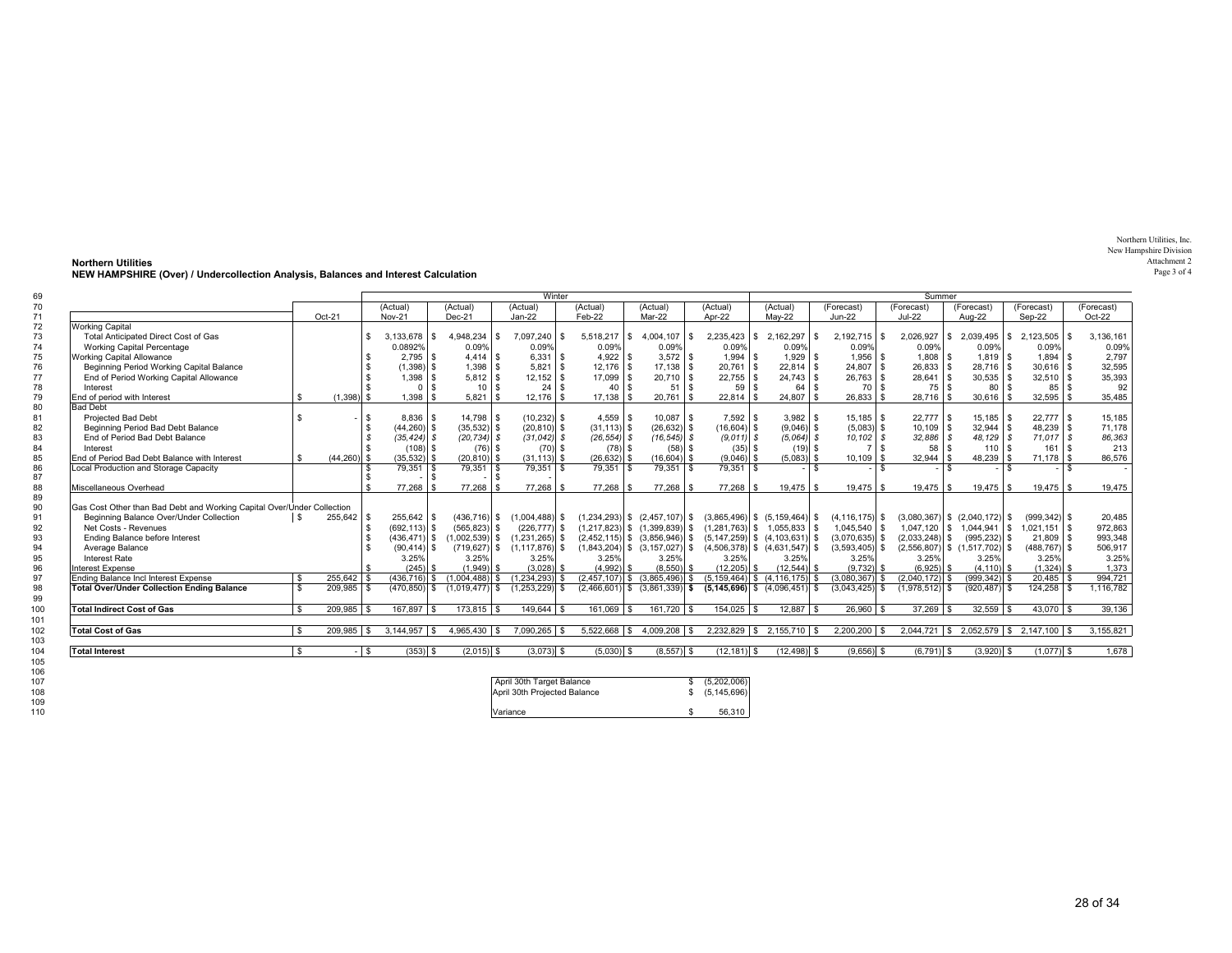| \$<br>Beginning Period Working Capital Balance | Winter<br>24,028                                                                                                                                                                                                          |                       | Summer                      |                           | Prior<br>Period | \$             | Total<br>40,617,999 |
|------------------------------------------------|---------------------------------------------------------------------------------------------------------------------------------------------------------------------------------------------------------------------------|-----------------------|-----------------------------|---------------------------|-----------------|----------------|---------------------|
|                                                |                                                                                                                                                                                                                           |                       |                             |                           |                 |                |                     |
|                                                |                                                                                                                                                                                                                           |                       |                             |                           |                 |                |                     |
|                                                |                                                                                                                                                                                                                           |                       |                             |                           |                 |                |                     |
|                                                |                                                                                                                                                                                                                           |                       |                             |                           |                 |                |                     |
|                                                |                                                                                                                                                                                                                           |                       |                             |                           |                 |                |                     |
|                                                |                                                                                                                                                                                                                           | \$                    | 12,204                      | \$                        | $(1,398)$ \$    |                | 34,834              |
|                                                |                                                                                                                                                                                                                           |                       |                             |                           |                 |                |                     |
| End of Period Working Capital Allowance        |                                                                                                                                                                                                                           |                       |                             |                           |                 |                |                     |
| \$                                             | 184                                                                                                                                                                                                                       | \$                    | 467                         |                           |                 | \$             | 651                 |
|                                                |                                                                                                                                                                                                                           |                       |                             |                           |                 |                |                     |
|                                                |                                                                                                                                                                                                                           |                       |                             |                           |                 |                |                     |
| \$                                             | 35,639                                                                                                                                                                                                                    | \$                    | 95,092                      | \$                        | (44, 260)       | $\mathfrak{s}$ | 86,471              |
|                                                |                                                                                                                                                                                                                           |                       |                             |                           |                 |                |                     |
|                                                |                                                                                                                                                                                                                           |                       |                             |                           |                 |                |                     |
|                                                |                                                                                                                                                                                                                           |                       | 531                         |                           |                 |                | 105                 |
|                                                |                                                                                                                                                                                                                           |                       |                             |                           |                 |                |                     |
| \$                                             |                                                                                                                                                                                                                           | \$                    |                             |                           |                 | \$             | 476,106             |
|                                                |                                                                                                                                                                                                                           |                       |                             |                           |                 | \$             |                     |
| \$                                             | 463,606                                                                                                                                                                                                                   | \$                    | 116,849                     |                           |                 | \$             | 580,455             |
|                                                |                                                                                                                                                                                                                           |                       |                             |                           |                 |                |                     |
|                                                |                                                                                                                                                                                                                           |                       |                             |                           |                 |                |                     |
|                                                |                                                                                                                                                                                                                           |                       |                             |                           |                 | \$             | (24, 117, 493)      |
|                                                |                                                                                                                                                                                                                           |                       |                             |                           |                 | \$             | 803,309             |
|                                                |                                                                                                                                                                                                                           |                       |                             |                           |                 | \$             | (23, 314, 184)      |
|                                                |                                                                                                                                                                                                                           |                       |                             |                           |                 | \$             | (23,715,838)        |
|                                                |                                                                                                                                                                                                                           |                       |                             |                           |                 |                |                     |
|                                                |                                                                                                                                                                                                                           |                       |                             |                           |                 | \$             | (64.230)            |
|                                                |                                                                                                                                                                                                                           |                       |                             | \$                        | 255.642         |                |                     |
|                                                |                                                                                                                                                                                                                           |                       |                             |                           |                 |                |                     |
|                                                |                                                                                                                                                                                                                           |                       |                             |                           |                 |                |                     |
| \$                                             | 968,169                                                                                                                                                                                                                   | \$                    | 191,880                     | \$                        | 209,985         | \$             | 1,370,034           |
|                                                |                                                                                                                                                                                                                           |                       |                             |                           |                 |                |                     |
|                                                |                                                                                                                                                                                                                           |                       |                             |                           |                 |                | 40,931,472          |
|                                                |                                                                                                                                                                                                                           |                       |                             |                           |                 |                |                     |
|                                                |                                                                                                                                                                                                                           |                       |                             |                           |                 |                | (63, 474)           |
|                                                |                                                                                                                                                                                                                           |                       |                             |                           |                 |                |                     |
|                                                | \$<br>End of Period Bad Debt Balance with Interest<br>Gas Cost Other than Bad Debt and Working Capital Over/U<br>Beginning Balance Over/Under Collection<br><b>Total Over/Under Collection Ending Balance</b><br>\$<br>\$ | 476,106<br>26,965,356 | $(426)$ \$<br>$(31,210)$ \$ | \$13,756,131<br>(32, 264) | \$              | 209,985        | \$<br>\$<br>\$      |

**Northern Utilities NEW HAMPSHIRE (Over) / Undercollection Anal**

Northern Utilities, Inc. New Hampshire Division Attachment 2 Page 4 of 4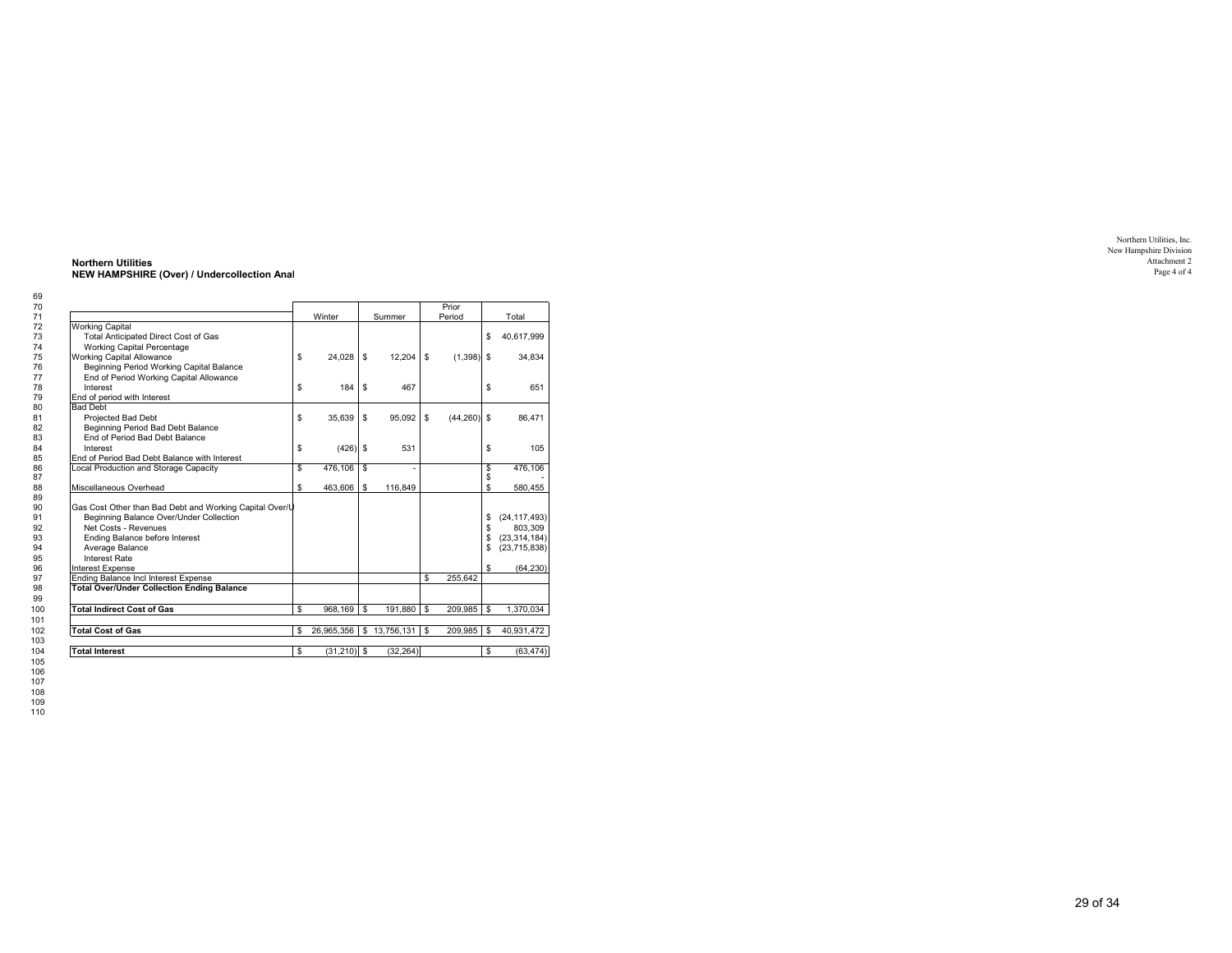Northern Utilities, Inc. New Hampshire Division Attachment 3Page 1 of 5

J.

## **NORTHERN UTILITIES, INC. - NEW HAMPSHIRE DIVISION**

## **Typical Residential Heating Bill - 133 therms/Summer**

**Comparison of Summer Proposed vs. Currently Effective Summer 2022 Bills**

| 1                                                                                     |              | <b>May</b>      | June    | July    | August          | Sept            | October | <b>Summer</b> |
|---------------------------------------------------------------------------------------|--------------|-----------------|---------|---------|-----------------|-----------------|---------|---------------|
| $\overline{2}$<br>Typical Usage: therms(*)                                            |              | $\overline{51}$ | 21      | 14      | $\overline{12}$ | $\overline{15}$ | 21      | 133           |
| <b>Proposed Summer 2022 Rates</b><br>3                                                |              |                 |         |         |                 |                 |         |               |
| 4 Customer Charge<br>units $@$                                                        | \$22.20      | \$22.20         | \$22.20 | \$22.20 | \$22.20         | \$22.20         | \$22.20 | \$133.20      |
| 5 First<br>50 units @                                                                 | \$0.6782     | \$33.91         | \$14.35 | \$9.49  | \$7.88          | \$10.09         | \$14.15 | \$89.87       |
| 6 Over<br>50 units @                                                                  | \$0.6782     | \$0.40          | \$0.00  | \$0.00  | \$0.00          | \$0.00          | \$0.00  | \$0.40        |
| $\overline{7}$<br>COG <sub>1</sub>                                                    | \$0.6361     | \$32.18         |         |         |                 |                 |         | \$32.18       |
| 8<br>COG <sub>2</sub>                                                                 | \$0.9126     |                 | \$19.31 |         |                 |                 |         | \$19.31       |
| $\boldsymbol{9}$<br>COG <sub>3</sub>                                                  | \$1.0973     |                 |         | \$15.35 |                 |                 |         | \$15.35       |
| 10<br>COG <sub>4</sub>                                                                | \$1.0973     |                 |         |         | \$12.75         |                 |         | \$12.75       |
| COG <sub>5</sub><br>11                                                                | \$1.0973     |                 |         |         |                 | \$16.32         |         | \$16.32       |
| 12<br>COG <sub>6</sub>                                                                | \$1.0973     |                 |         |         |                 |                 | \$22.90 | \$22.90       |
| 13<br>Summer Period 2022 Avg. COG                                                     | \$0.8927 *   |                 |         |         |                 |                 |         |               |
| 14<br>LDAC                                                                            | \$0.0816     | \$4.13          | \$1.73  | \$1.14  | \$0.95          | \$1.21          | \$1.70  | \$10.86       |
| 15                                                                                    | <b>TOTAL</b> | \$92.81         | \$57.59 | \$48.18 | \$43.79         | \$49.82         | \$60.95 | \$353.15      |
|                                                                                       |              |                 |         |         |                 |                 |         |               |
|                                                                                       |              |                 |         |         |                 |                 |         |               |
|                                                                                       |              |                 |         |         |                 |                 |         |               |
| 16                                                                                    |              | May             | June    | July    | August          | Sept            | October | <b>Summer</b> |
| 17<br>Typical Usage: therms                                                           |              | 51              | 21      | 14      | 12              | 15              | 21      | 133           |
|                                                                                       |              |                 |         |         |                 |                 |         |               |
| <b>Currently Effective Summer 2022 Rates</b><br>18<br>19 Customer Charge<br>units $@$ | \$22.20      | \$22.20         | \$22.20 | \$22.20 | \$22.20         | \$22.20         | \$22.20 | \$133.20      |
| 20 First<br>50 units @                                                                | \$0.6782     | \$33.91         | \$14.35 | \$9.49  | \$7.88          | \$10.09         | \$14.15 | \$89.87       |
| 21 Over<br>50 units @                                                                 | \$0.6782     | \$0.40          | \$0.00  | \$0.00  | \$0.00          | \$0.00          | \$0.00  | \$0.40        |
| 22<br>COG <sub>1</sub>                                                                | \$0.6361     | \$32.18         |         |         |                 |                 |         | \$32.18       |
| 23<br>COG <sub>2</sub>                                                                | \$0.9126     |                 | \$19.31 |         |                 |                 |         | \$19.31       |
| 24<br>COG <sub>3</sub>                                                                | \$0.9126     |                 |         | \$12.77 |                 |                 |         | \$12.77       |
| COG <sub>4</sub>                                                                      | \$0.9126     |                 |         |         | \$10.61         |                 |         | \$10.61       |
| 25<br>26<br>COG <sub>5</sub>                                                          | \$0.9126     |                 |         |         |                 | \$13.57         |         | \$13.57       |
| 27<br>COG <sub>6</sub>                                                                | \$0.9126     |                 |         |         |                 |                 | \$19.04 | \$19.04       |
|                                                                                       | $$0.8075$ *  |                 |         |         |                 |                 |         |               |
| Summer Period 2021 Avg. COG<br><b>LDAC</b>                                            | \$0.0816     | \$4.13          | \$1.73  | \$1.14  | \$0.95          | \$1.21          | \$1.70  | \$10.86       |
| 28<br>29<br>30                                                                        | <b>TOTAL</b> | \$92.81         | \$57.59 | \$45.60 | \$41.64         | \$47.07         | \$57.10 | \$341.81      |
| 31                                                                                    | Change       | \$0.00          | \$0.00  | \$2.58  | \$2.15          | \$2.75          | \$3.85  | \$11.33       |

\*-Note- Weighted by usage. Actual Weather Normalized.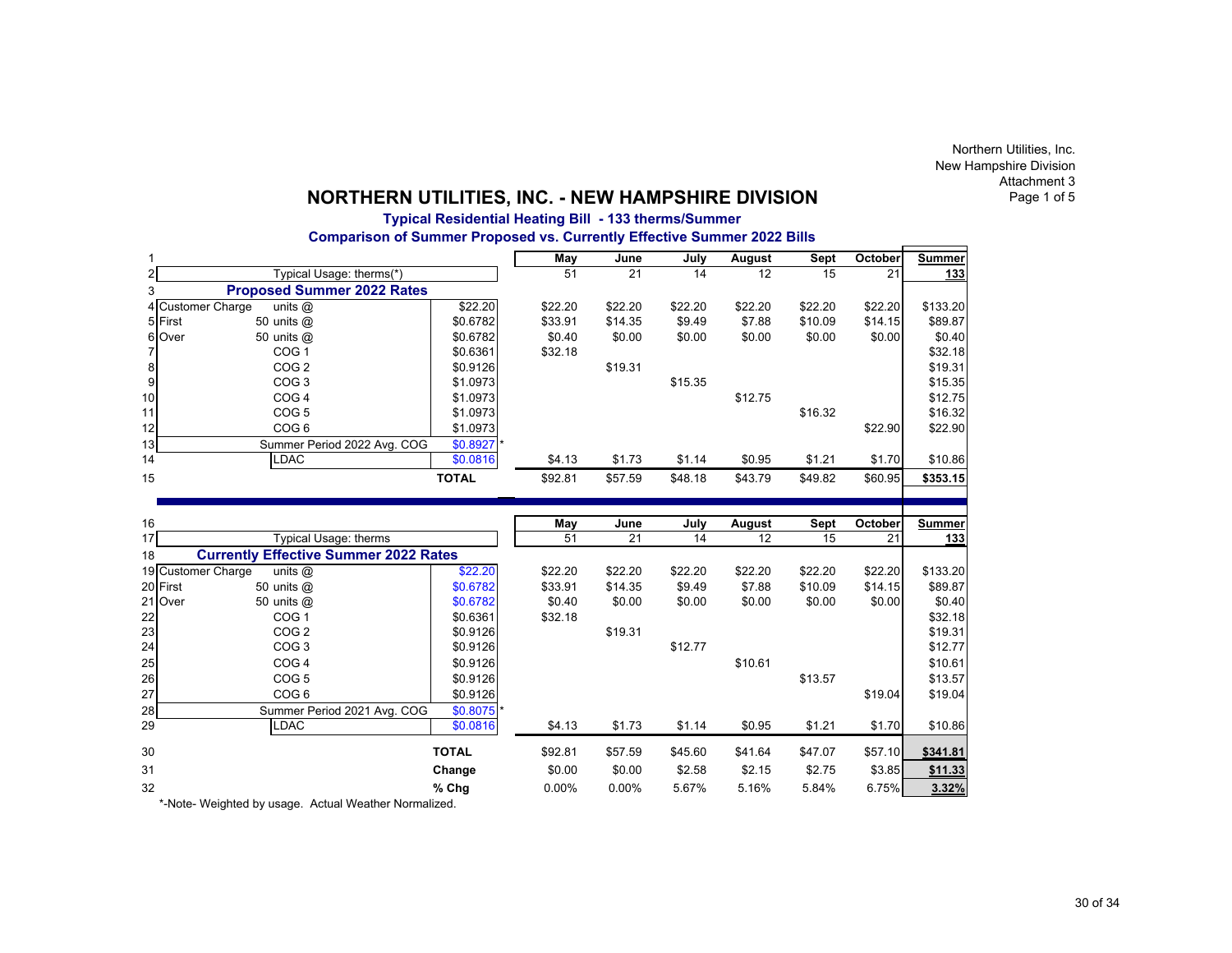Northern Utilities, Inc. New Hampshire Division Attachment 3Page 2 of 5

# **NORTHERN UTILITIES, INC. - NEW HAMPSHIRE DIVISION**

## **Typical G-40 Commercial & Industrial Bill - 283 therms/Summer Comparison of Summer Proposed vs. Currently Effective Summer 2022 Bills**

|                  |                                              |              | May      | June     | July            | August   | Sept            | October  | <b>Summer</b> |
|------------------|----------------------------------------------|--------------|----------|----------|-----------------|----------|-----------------|----------|---------------|
| 2                | Typical Usage: therms(*)                     |              | 122      | 42       | 24              | 20       | 31              | 44       | 283           |
| 3                | <b>Proposed Summer 2022 Rates</b>            |              |          |          |                 |          |                 |          |               |
|                  | 4 Customer Charge<br>units $@$               | \$75.09      | \$75.09  | \$75.09  | \$75.09         | \$75.09  | \$75.09         | \$75.09  | \$450.54      |
|                  | 5 First<br>75 units @                        | \$0.2090     | \$15.68  | \$8.85   | \$4.94          | \$4.20   | \$6.56          | \$9.27   | \$49.50       |
| 6                | Over<br>75 units @                           | \$0.2090     | \$9.75   | \$0.00   | \$0.00          | \$0.00   | \$0.00          | \$0.00   | \$9.75        |
| 7                | COG <sub>1</sub>                             | \$0.6630     | \$80.65  |          |                 |          |                 |          | \$80.65       |
| 8                | COG <sub>2</sub>                             | \$0.9395     |          | \$39.79  |                 |          |                 |          | \$39.79       |
| $\boldsymbol{9}$ | COG <sub>3</sub>                             | \$1.1242     |          |          | \$26.60         |          |                 |          | \$26.60       |
| 10               | COG <sub>4</sub>                             | \$1.1242     |          |          |                 | \$22.59  |                 |          | \$22.59       |
| 11               | COG <sub>5</sub>                             | \$1.1242     |          |          |                 |          | \$35.29         |          | \$35.29       |
| 12               | COG <sub>6</sub>                             | \$1.1242     |          |          |                 |          |                 | \$49.87  | \$49.87       |
| 13               | Summer Period 2022 Avg. COG                  | $$0.8987$ *  |          |          |                 |          |                 |          |               |
| 14               | <b>LDAC</b>                                  | \$0.0504     | \$6.13   | \$2.13   | \$1.19          | \$1.01   | \$1.58          | \$2.24   | \$14.29       |
| 15               |                                              | <b>TOTAL</b> | \$187.29 | \$125.86 | \$107.82        | \$102.90 | \$118.52        | \$136.47 | \$778.86      |
|                  |                                              |              |          |          |                 |          |                 |          |               |
|                  |                                              |              |          |          |                 |          |                 |          |               |
|                  |                                              |              |          |          |                 |          |                 |          |               |
|                  |                                              |              | May      | June     | July            | August   | Sept            | October  | <b>Summer</b> |
| 16<br>17         | Typical Usage: therms                        |              | 122      | 42       | $\overline{24}$ | 20       | $\overline{31}$ | 44       | 283           |
| 18               | <b>Currently Effective Summer 2022 Rates</b> |              |          |          |                 |          |                 |          |               |
|                  | 19 Customer Charge<br>units $@$              | \$75.09      | \$75.09  | \$75.09  | \$75.09         | \$75.09  | \$75.09         | \$75.09  | \$450.54      |
|                  | 20 First<br>75 units @                       | \$0.2090     | \$15.68  | \$8.85   | \$4.94          | \$4.20   | \$6.56          | \$9.27   | \$49.50       |
|                  | 21 Over<br>75 units @                        | \$0.2090     | \$9.75   | \$0.00   | \$0.00          | \$0.00   | \$0.00          | \$0.00   | \$9.75        |
|                  | COG <sub>1</sub>                             | \$0.6630     | \$80.65  |          |                 |          |                 |          | \$80.65       |
| 22<br>23         | COG <sub>2</sub>                             | \$0.9395     |          | \$39.79  |                 |          |                 |          | \$39.79       |
| 24               | COG <sub>3</sub>                             | \$0.9395     |          |          | \$22.23         |          |                 |          | \$22.23       |
| 25               | COG <sub>4</sub>                             | \$0.9395     |          |          |                 | \$18.88  |                 |          | \$18.88       |
| 26               | COG <sub>5</sub>                             | \$0.9395     |          |          |                 |          | \$29.49         |          | \$29.49       |
| 27               | COG <sub>6</sub>                             | \$0.9395     |          |          |                 |          |                 | \$41.68  | \$41.68       |
|                  | Summer Period 2021 Avg. COG                  | $$0.8209$ *  |          |          |                 |          |                 |          |               |
|                  | <b>LDAC</b>                                  | \$0.0504     | \$6.13   | \$2.13   | \$1.19          | \$1.01   | \$1.58          | \$2.24   | \$14.29       |
| 28<br>29<br>30   |                                              | <b>TOTAL</b> | \$187.29 | \$125.86 | \$103.45        | \$99.19  | \$112.72        | \$128.28 | \$756.79      |
| 31               |                                              | Change       | \$0.00   | \$0.00   | \$4.37          | \$3.71   | \$5.80          | \$8.19   | \$22.07       |

\*-Note- Weighted by usage. Actual Weather Normalized.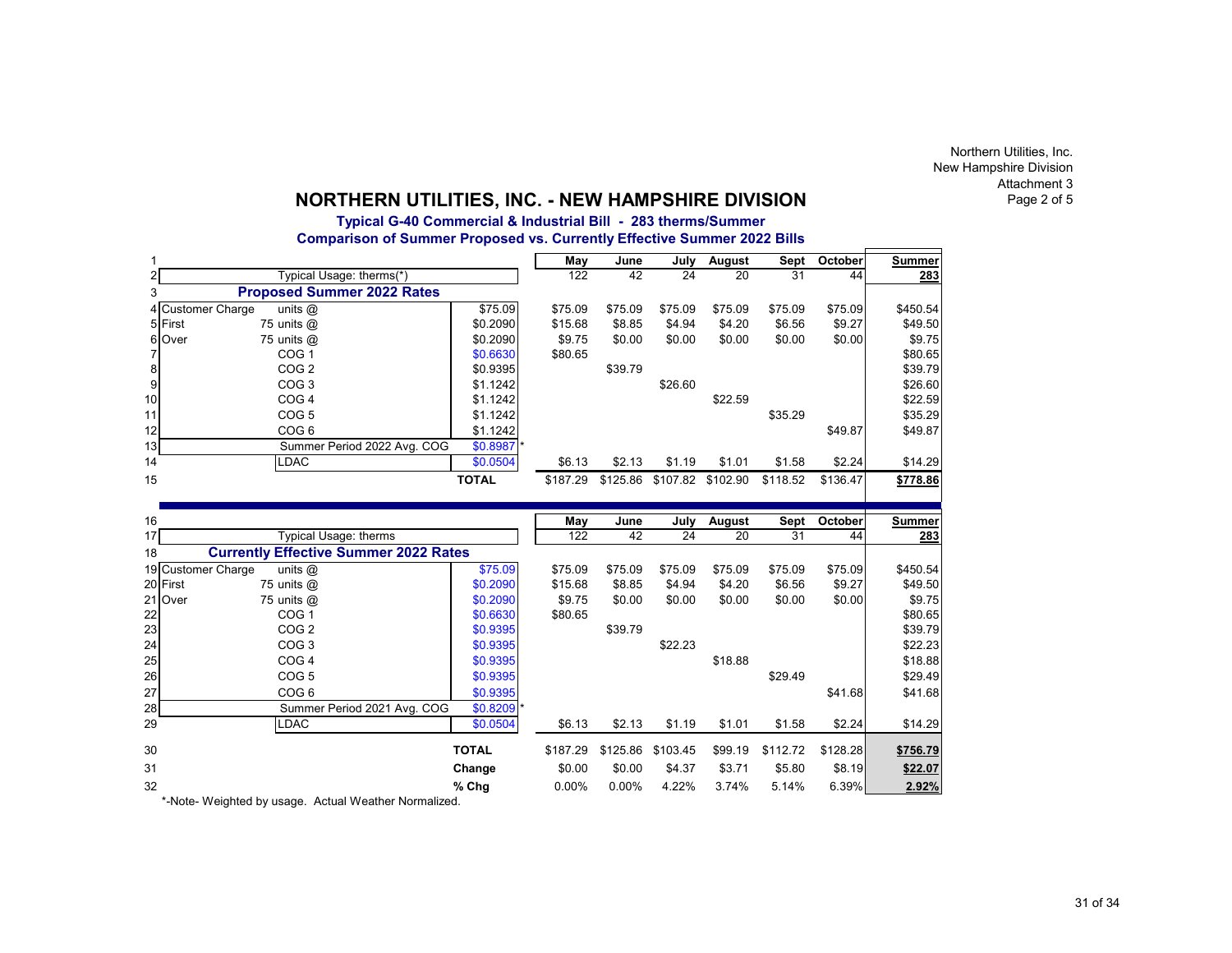Northern Utilities, Inc. New Hampshire Division Attachment 3Page 3 of 5

# **NORTHERN UTILITIES, INC. - NEW HAMPSHIRE DIVISION**

**Typical G-41 Commercial & Industrial Bill - 3,509 therms/Summer**

**Comparison of Summer Proposed vs. Currently Effective Summer 2022 Bills**

|                    |                                              |              | May        | June     | July     | August           | <b>Sept</b> | October    | Summer        |
|--------------------|----------------------------------------------|--------------|------------|----------|----------|------------------|-------------|------------|---------------|
| 2                  | Typical Usage: therms(1)                     |              | 1,273      | 552      | 360      | $\overline{210}$ | 438         | 676        | 3,509         |
| 3                  | <b>Proposed Summer 2022 Rates</b>            |              | \$0.9395   |          |          |                  |             |            |               |
| 4 Customer Charge  | units $@$                                    | \$222.64     | \$222.64   | \$222.64 | \$222.64 | \$222.64         | \$222.64    | \$222.64   | \$1,335.84    |
| 5 All              | units @                                      | \$0.2120     | \$269.83   | \$117.05 | \$76.31  | \$44.47          | \$92.94     | \$143.24   | \$743.85      |
| 6                  | COG <sub>1</sub>                             | \$0.6630     | \$843.87   |          |          |                  |             |            | \$843.87      |
| $\overline{7}$     | COG <sub>2</sub>                             | \$0.9395     |            | \$518.71 |          |                  |             |            | \$518.71      |
| $\bf8$             | COG <sub>3</sub>                             | \$1.1242     |            |          | \$404.67 |                  |             |            | \$404.67      |
| $\boldsymbol{9}$   | COG <sub>4</sub>                             | \$1.1242     |            |          |          | \$235.80         |             |            | \$235.80      |
| 10                 | COG <sub>5</sub>                             | \$1.1242     |            |          |          |                  | \$492.86    |            | \$492.86      |
| 11                 | COG <sub>6</sub>                             | \$1.1242     |            |          |          |                  |             | \$759.60   | \$759.60      |
| 12                 | Summer Period 2022 Avg. COG                  | \$0.9278 *   |            |          |          |                  |             |            |               |
| 13                 | LDAC                                         | \$0.0504     | \$64.15    | \$27.83  | \$18.14  | \$10.57          | \$22.10     | \$34.05    | \$176.84      |
| 14                 |                                              | <b>TOTAL</b> | \$1,401.43 | \$886.22 | \$721.76 | \$513.48         | \$830.53    | \$1,159.54 | \$5,512.03    |
|                    |                                              |              |            |          |          |                  |             |            |               |
|                    |                                              |              |            |          |          |                  |             |            |               |
| 15                 |                                              |              | May        | June     | July     | August           | Sept        | October    | <b>Summer</b> |
| 16                 | Typical Usage: therms                        |              | 1,273      | 552      | 360      | 210              | 438         | 676        | 3,509         |
| 17                 | <b>Currently Effective Summer 2022 Rates</b> |              |            |          |          |                  |             |            |               |
| 18 Customer Charge | $\overline{\text{units}}$ $\textcircled{a}$  | \$222.64     | \$222.64   | \$222.64 | \$222.64 | \$222.64         | \$222.64    | \$222.64   | \$1,335.84    |
| <b>19 All</b>      | units @                                      | \$0.2120     | \$269.83   | \$117.05 | \$76.31  | \$44.47          | \$92.94     | \$143.24   | \$743.85      |
| 20                 | COG <sub>1</sub>                             | \$0.6630     | \$843.87   |          |          |                  |             |            | \$843.87      |
| 21                 | COG <sub>2</sub>                             | \$0.9395     |            | \$518.71 |          |                  |             |            | \$518.71      |
| 22                 | COG <sub>3</sub>                             | \$0.9395     |            |          | \$338.18 |                  |             |            | \$338.18      |
| 23                 | COG <sub>4</sub>                             | \$0.9395     |            |          |          | \$197.06         |             |            | \$197.06      |
| 24                 | COG <sub>5</sub>                             | \$0.9395     |            |          |          |                  | \$411.88    |            |               |
| 25                 |                                              |              |            |          |          |                  |             |            | \$411.88      |
| 26                 | COG <sub>6</sub>                             | \$0.9395     |            |          |          |                  |             | \$634.80   | \$634.80      |
| 27                 | Summer Period 2021 Avg. COG                  | $$0.8392$ *  |            |          |          |                  |             |            |               |
|                    | <b>LDAC</b>                                  | \$0.0504     | \$64.15    | \$27.83  | \$18.14  | \$10.57          | \$22.10     | \$34.05    | \$176.84      |
| 28                 |                                              | <b>TOTAL</b> | \$1,400.49 | \$886.22 | \$655.28 | \$474.74         | \$749.56    | \$1,034.74 | \$5,201.03    |
| 29                 |                                              | Change       | \$0.94     | \$0.00   | \$66.49  | \$38.74          | \$80.97     | \$124.80   | \$311.00      |
| 30                 |                                              | % Chg        | 0.07%      | 0.00%    | 10.15%   | 8.16%            | 10.80%      | 12.06%     | 5.98%         |

\*-Note- Weighted by usage. Actual Weather Normalized.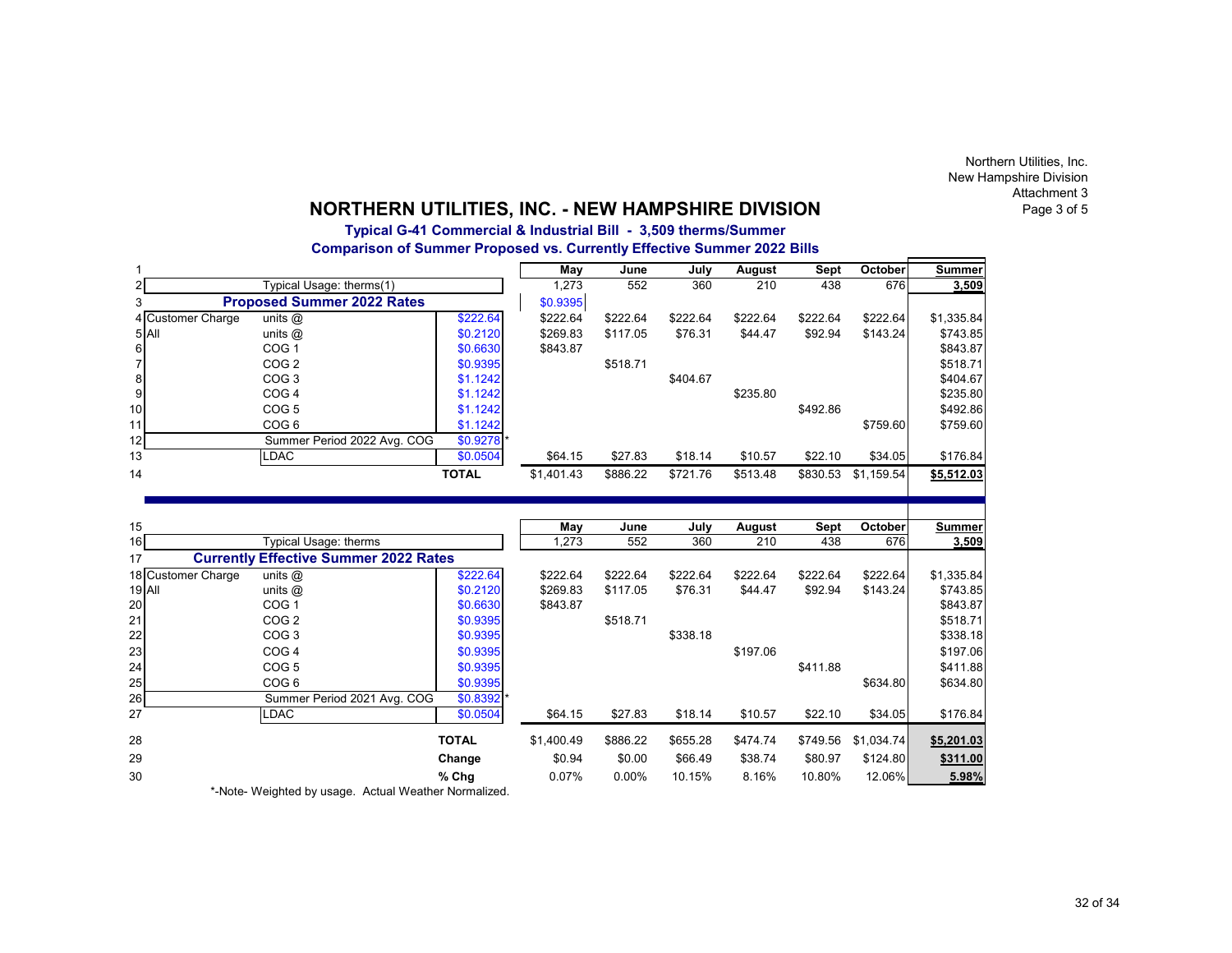Northern Utilities, Inc. New Hampshire Division Attachment 3Page 4 of 5

# **NORTHERN UTILITIES, INC. - NEW HAMPSHIRE DIVISION**

## **Typical G-51 Commercial & Industrial Bill - 6,060 therms/Summer Comparison of Summer Proposed vs. Currently Effective Summer 2022 Bills**

|                  |                     |                                              |              | May        | June       | July        | August        | Sept          | October          | <b>Summer</b>                                           |
|------------------|---------------------|----------------------------------------------|--------------|------------|------------|-------------|---------------|---------------|------------------|---------------------------------------------------------|
| $\overline{2}$   |                     | Typical Usage: therms(1)                     |              | 990        | 951        | 992         | 928           | 1,122         | 1,078            | 6,060                                                   |
| 3                |                     | <b>Proposed Summer 2022 Rates</b>            |              |            |            |             |               |               |                  |                                                         |
|                  | 4 Customer Charge   | units $@$                                    | \$222.64     | \$222.64   | \$222.64   | \$222.64    | \$222.64      | \$222.64      | \$222.64         | \$1,335.84                                              |
|                  | 5 First             | 1,000 units $@$                              | \$0.1562     | \$154.65   | \$148.50   | \$154.87    | \$144.92      | \$156.20      | \$156.20         | \$915.34                                                |
|                  | 6 Over              | 1,000 units $@$                              | \$0.1312     | \$0.00     | \$0.00     | \$0.00      | \$0.00        | \$16.01       | \$10.27          | \$26.28                                                 |
| 7                |                     | COG <sub>1</sub>                             | \$0.5925     | \$586.63   |            |             |               |               |                  | \$586.63                                                |
| 8                |                     | COG <sub>2</sub>                             | \$0.8690     |            | \$826.14   |             |               |               |                  | \$826.14                                                |
| $\boldsymbol{9}$ |                     | COG <sub>3</sub>                             | \$1.0537     |            |            | \$1,044.75  |               |               |                  | \$1,044.75                                              |
| 10               |                     | COG <sub>4</sub>                             | \$1.0537     |            |            |             | \$977.59      |               |                  | \$977.59                                                |
| 11               |                     | COG <sub>5</sub>                             | \$1.0537     |            |            |             |               | \$1,182.32    |                  | \$1,182.32                                              |
| 12               |                     | COG <sub>6</sub>                             | \$1.0537     |            |            |             |               |               | \$1.136.16       | \$1,136.16                                              |
| 13               |                     | Summer Period 2022 Avg. COG                  | \$0.9494     |            |            |             |               |               |                  |                                                         |
| 14               |                     | <b>LDAC</b>                                  | \$0.0504     | \$49.90    | \$47.91    | \$49.97     | \$46.76       | \$56.55       | \$54.34          | \$305.44                                                |
| 15               |                     |                                              | <b>TOTAL</b> | \$1,013.83 | \$1,245.19 | \$1,472.23  | \$1,391.90    | \$1,633.73    | \$1,579.61       | \$8,336.49                                              |
|                  |                     |                                              |              |            |            |             |               |               |                  |                                                         |
|                  |                     |                                              |              |            |            |             |               |               |                  |                                                         |
| 16               |                     |                                              |              |            | June       |             |               |               |                  |                                                         |
| 17               |                     | Typical Usage: therms                        |              | May<br>990 | 951        | July<br>992 | August<br>928 | Sept<br>1,122 | October<br>1,078 | <b>Summer</b><br>6,060                                  |
| 18               |                     | <b>Currently Effective Summer 2022 Rates</b> |              |            |            |             |               |               |                  |                                                         |
|                  | 19 Customer Charge  |                                              | \$222.64     | \$222.64   | \$222.64   | \$222.64    | \$222.64      | \$222.64      | \$222.64         |                                                         |
|                  |                     | units $@$<br>1,000 units $@$                 | \$0.1562     | \$154.65   | \$148.50   | \$154.87    | \$144.92      | \$156.20      | \$156.20         | \$1,335.84                                              |
|                  | 20 First<br>21 Over | 1,000 units $@$                              | \$0.1312     | \$0.00     | \$0.00     | \$0.00      | \$0.00        | \$16.01       | \$10.27          |                                                         |
| 22               |                     | COG <sub>1</sub>                             | \$0.5925     | \$586.63   |            |             |               |               |                  |                                                         |
| 23               |                     | COG <sub>2</sub>                             | \$0.8690     |            | \$826.14   |             |               |               |                  |                                                         |
| 24               |                     | COG <sub>3</sub>                             | \$0.8690     |            |            | \$861.62    |               |               |                  | \$861.62                                                |
| 25               |                     | COG <sub>4</sub>                             | \$0.8690     |            |            |             | \$806.23      |               |                  | \$806.23                                                |
|                  |                     | COG <sub>5</sub>                             | \$0.8690     |            |            |             |               | \$975.07      |                  | \$915.34<br>\$26.28<br>\$586.63<br>\$826.14<br>\$975.07 |
| 26<br>27         |                     | COG <sub>6</sub>                             | \$0.8690     |            |            |             |               |               | \$937.00         | \$937.00                                                |
| 28               |                     | Summer Period 2021 Avg. COG                  | \$0.8238     |            |            |             |               |               |                  |                                                         |
| 29               |                     | <b>LDAC</b>                                  | \$0.0504     | \$49.90    | \$47.91    | \$49.97     | \$46.76       | \$56.55       | \$54.34          | \$305.44                                                |
| 30               |                     |                                              | <b>TOTAL</b> | \$1,013.83 | \$1,245.19 | \$1,289.10  | \$1,220.54    | \$1,426.48    | \$1,380.46       | \$7,575.60                                              |
| 31               |                     |                                              | Change       | \$0.00     | \$0.00     | \$183.13    | \$171.36      | \$207.25      | \$199.15         | \$760.89                                                |
| 32               |                     |                                              | % Chg        | 0.00%      | $0.00\%$   | 14.21%      | 14.04%        | 14.53%        | 14.43%           | 10.04%                                                  |

\*-Note- Weighted by usage.